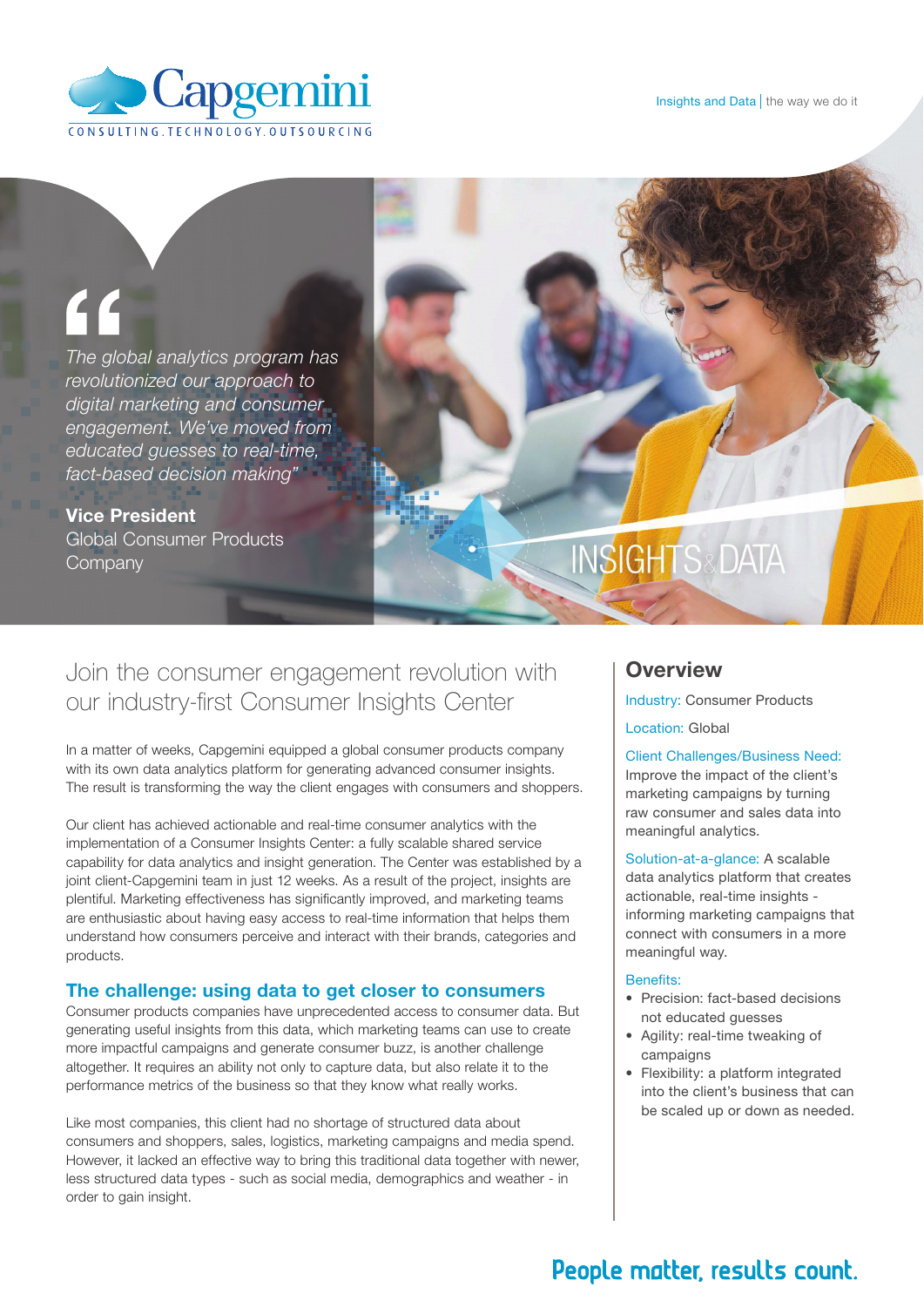# The solution: a Consumer Insights Center

During the 12 week pilot, Capgemini created a range of data, technology and analytical service capabilities that allowed the company to leverage multiple data sources and big data in order to answer a wide range of business questions. Features provided early on included:

- Real-time campaign monitoring
- Natural language processing to categorize and analyze unstructured text (including social and web data)
- Advanced visualizations to provide user-friendly interfaces to the data
- Statistical modeling; relating digital campaign commentary to performance metrics such as sales, brand equity and market share.

A successful pilot in two markets was followed by the construction of a physical Consumer Insights Center and later four more across the regions. These Centers share a common platform and operating model and are supported by a global center of excellence focused on industrializing versions of the processes introduced by the regions, making them available for organization-wide use.

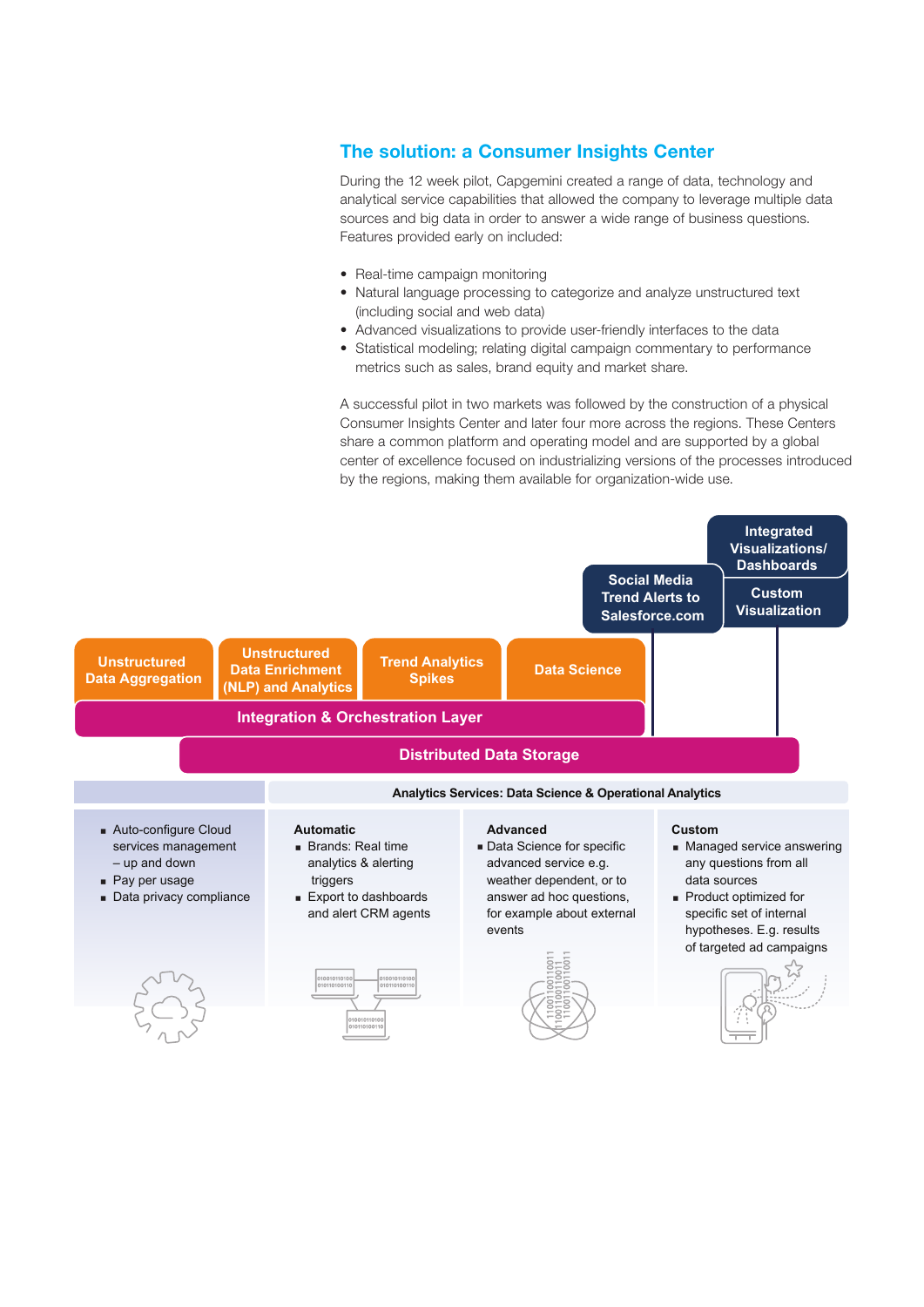# Benefits of the Consumer Insights Center

This 'industry first' capability has driven significant changes in the company's marketing processes by giving it a virtually infinite number of ways to access and use consumer insights. Such is the breadth of opportunity that a number of service catalogs have been produced to help the business teams understand what is possible.

#### Powerful marketing insights

Marketing has immediate access to a broad and deep understanding of consumers, helping it target messages and allocate spend where it really influences consumer attitudes and behavior. Areas supported include:

- Consumer understanding: segments, communities, interests, personas, lifestyles, influencers, geographical nuances
- Engagement effectiveness: campaign analysis, real-time course correction, channel preference, media buying, search optimization, digital Return on Investment (ROI), new product development analysis, real-time content creation
- Strategic support: brand and category analysis and strategy, opportunity scouting, community influence
- Event management: leveraging planned and unplanned external 'events', responding to ad hoc PR opportunities or crises. Conventional metrics such as brand equity or ROI can now be based on real-time data.

#### A versatile solution

- The flexible, scalable capability can adapt to a wide range of analytics requirements across brand teams, categories and markets
- Outputs can be integrated with other applications if required
- Empirical data can be used to validate qualitative hypothesis and observation.

#### Better resource usage

- Data scientists support the business not just with answers, but with advice about what questions to ask, so their scarce skills are used where they add most value
- The solution is a fully embedded capability in the organization: the company runs its own analytics and speeds up insight and decision-making by eliminating multiple iterations with an agency, each time a new query is needed.

#### Cost savings

- Insights are generated at a fraction of the cost of briefing agencies, generating multi-million dollar cost savings in year one
- Given the Cloud-based platform capacity and costs are scaled up and down almost instantly according to demand.

#### Tangible improvements to the business

- There are measurable improvements in marketing reach, engagement and ROI
- Real-time insights are now informing brand strategy and commercial decisions.

# How we set up the Consumer Insights Center together

In the first weeks of the project, the joint client-Capgemini team produced a Cloud-based pilot using a mix of open source and commercial technology. The application integrated social media data with internal data relating to point of sale, web analytics and marketing spend.

Working with brand teams from day one, Capgemini solution designers and data scientists created all the data, technology and data science capabilities required to run the future Consumer Insights Center services. Importantly, they made it possible to answer an increasingly complex range of brandrelated questions starting just a few days into the project.

#### The development work was done in four agile sprints:

**Sprint one** By developing an advanced social sensing capability straight away, the team was immediately able to start analyzing what consumers were saying publicly in order to understand how they viewed brands, products, marketing campaigns, retailers and so on.

**Sprint two** Next the team added the capability to crossreference these insights with point of sale data, supply chain data, market share and brand equity measures; this meant the company could verify the impact that attitudes and marketing initiatives were having on business performance.

**Sprints three and four** Open data such as demographics. weather and population movement were added. Statistical methods, network graphing and machine learning capabilities were deepened.

Immediately following the successful pilot, a physical center – the Consumer Insights Center – was created. It housed a team of data scientists with the company's brand engagement teams. This collaborative space became the service hub, with a bespoke 'Analytics as a Service' operating model integrating it with the business.

The team industrialized the pilot capabilities to allow for rapid innovation, sharing of best practice, and creation of regulatory compliant data services (e.g. the 'right to be forgotten') and analytical models to support routine needs.

Our client is an active participant in The Consumer Goods Forum – a global network representing the world's top 200 consumer products companies and retailers, of which Capgemini is a member organization.

This forum (www.theconsumergoodsforum.com) recently published the industry-wide 'Consumer Engagement Principles', a framework for how companies engage and build trust with their consumers, ensuring constant, consistent communication and use of information across digital platforms globally.